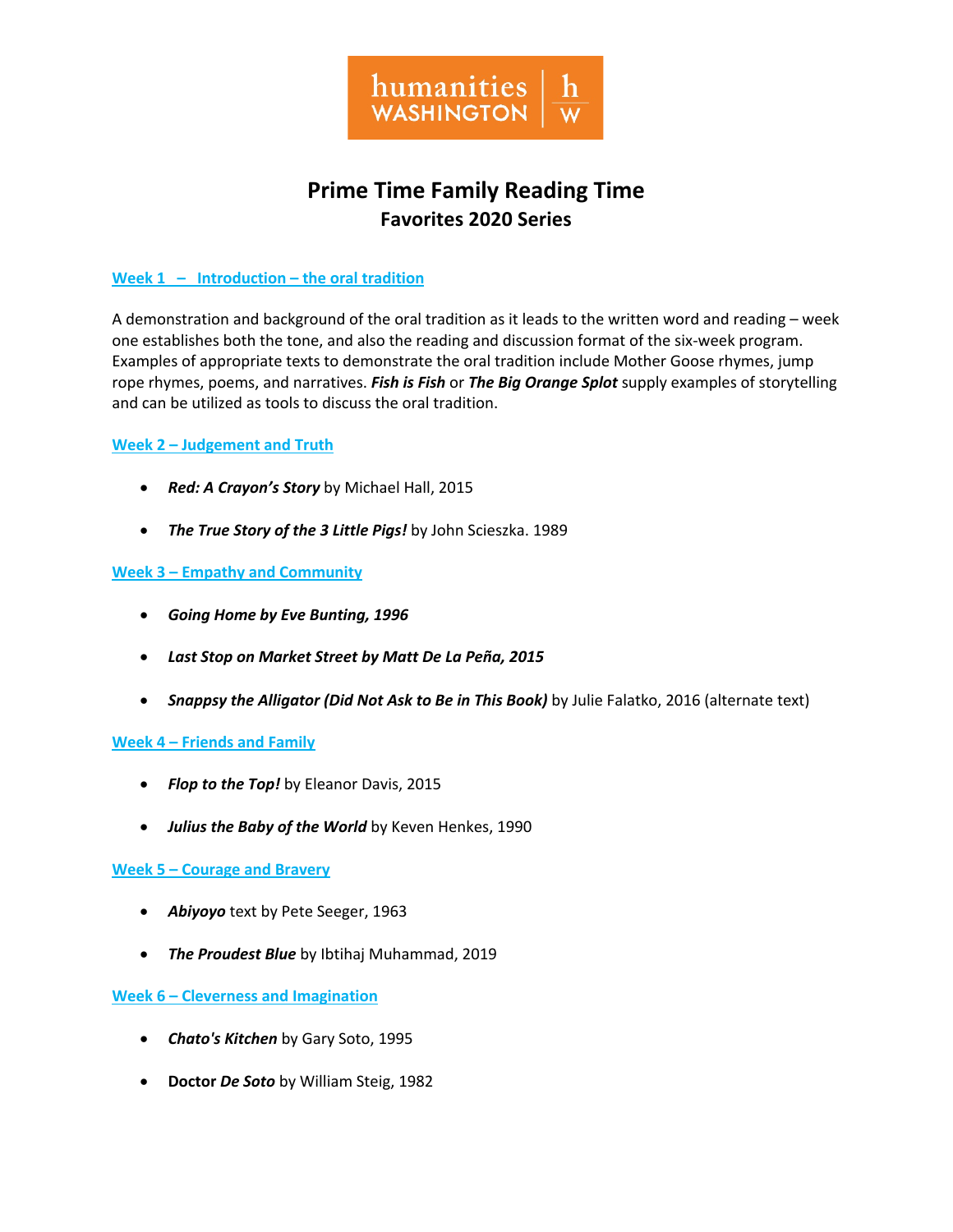*Formatted for double-sided printing to yield one double-sided page discussion facilitators can use as prompts during each week of the program.*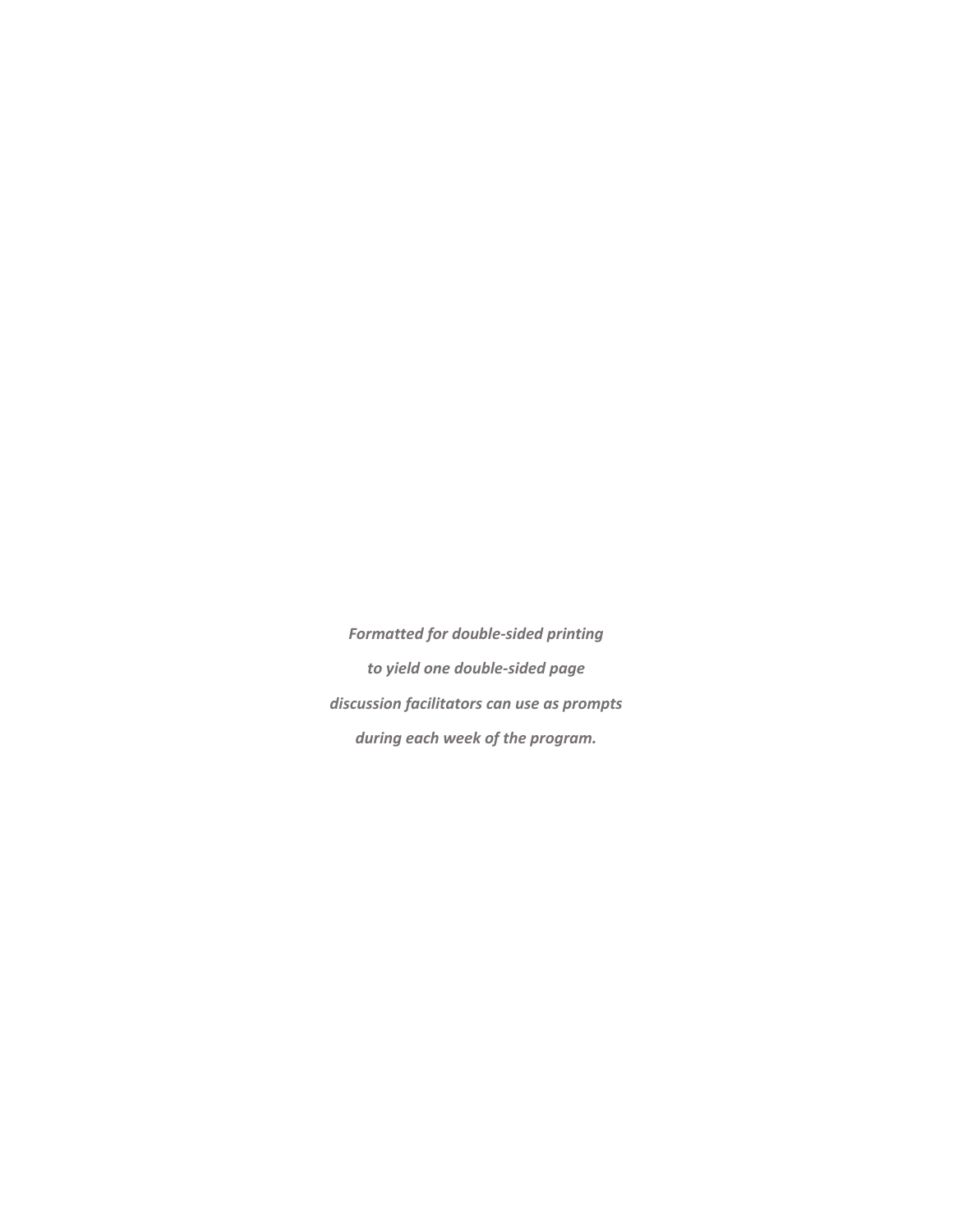

## **Judgement and Truth**

#### **2:1** *Red: A Crayon's Story*

The book opens, "He was red. But he wasn't very good at it." This leads readers to discussions about expectations and value.

- **What was Red good at?**
- How can we tell if he was good at it or not?
- Can you be good or bad at being yourself?

Others have lots to say about how Red might be better at being red, but what does this mean:

- **Have you ever been given a label that didn't feel right? How did you deal with that?**
- Have you ever tried to do something, or be something you just couldn't do or be? Why?
- Do you think labels can be harmful? Why or why not?

Red says "I'm Blue!"

- **What makes you** *you***?**
- Who decides what labels you? Do we have control of what others see?
- How are you different than how others see you? How can you know?

Red isn't like the other crayons.

- **How is Red the same** *and* **different from the other crayons?**
- How is Red the same *and* different at the same time? How can that be?
- Is it okay to be different?
- Do you think there might be other mislabeled crayons? Why?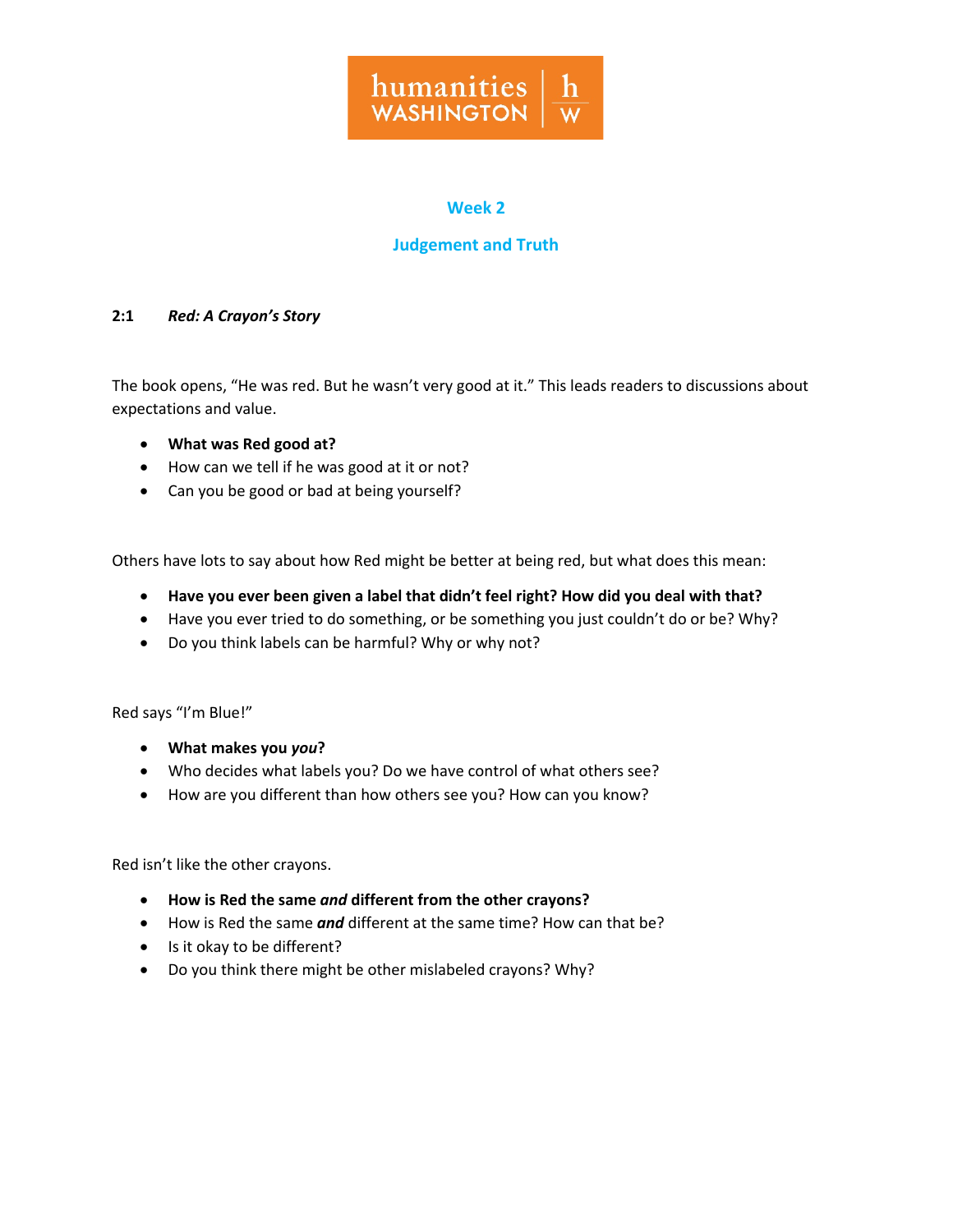## **Judgement and Truth**

## **2:2** *The True Story of the 3 Little Pigs!*

Alexander T. Pig says that "if cheeseburgers were cute, folks would probably think **you** were Big and Bad, too." The wolf blames the fact that he's being jailed for two reasons: the fact that nature arranged it so that wolves eat animals most people think are cute: bunnies and such; *and* that people (and pigs) think wolves are mean and vicious.

- **Why do wolves get a bad reputation?**
- **Who decides to label them bad?**

Imagine you are a wolf. You eat bunnies for breakfast and chipmunks for lunch:

- **Would you have found the wolf in this story guilty? Why or why not?**
- **Is it fair to have the wolf tried by a jury of pigs? Of people? Why or why not?**
- **Is something** *always* **true? Can the truth change?**
- How can you tell if he's being a good wolf or a bad wolf?
- Are the pigs being fair to the wolf? If the wolf being fair to the pigs? How so?

The wolf claims he was framed.

- How would you decide if he's telling the truth?
- How do you decide what to believe?
- What questions would you ask the wolf?

- Are the Wolf and Red the same or different? How so?
- What if someone labeled you something you are not. What would you do?
- What is justice?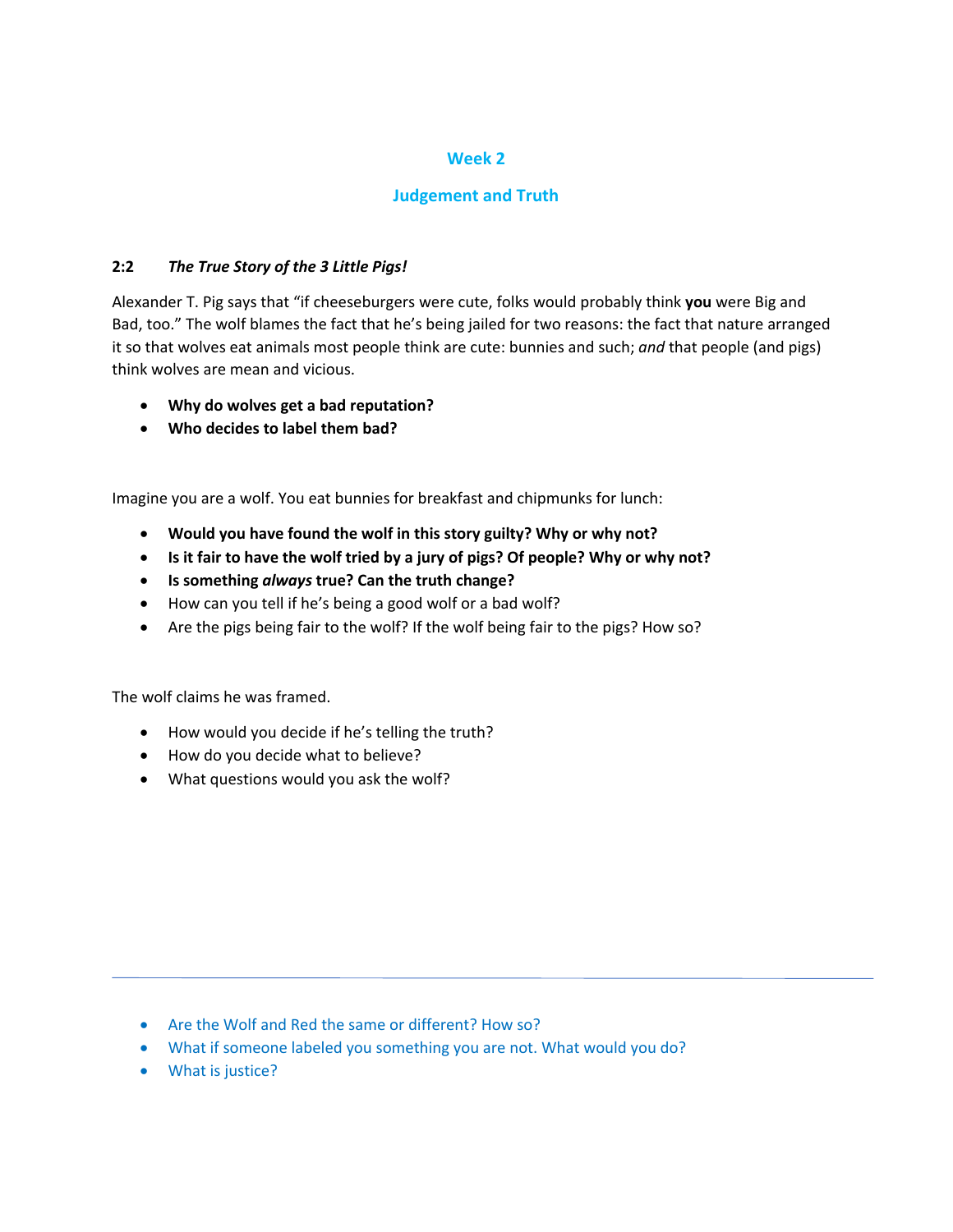

## **Week 3 Empathy and Community**

## **3:1** *Last Stop on Market Street*

CJ unwillingly accompanies his grandmother on a bus through streets that he perceives to be dirty and unpleasant. He is unhappy that he does not have the possessions that his friends have. His grandmother quells his complaints by pointing out positive things like the trees and the music made by a bus passenger playing the guitar. When CJ and his Nana arrive at their destination, we find out that they have journeyed to a soup kitchen where they will serve others who are less fortunate than they are. Nan is teaching CJ (and the reader) valuable lessons on the ability we all have to help others (even when we may not have much ourselves) and the happiness that service can bring.

- When CJ's Nana tells him that the big tree is drinking rainwater through a straw, is she lying to him? If not, what does she mean? Why do you think Nana looks at the situations in this way?
- CJ wishes they had a car. But riding the bus gives CJ lots of interesting experiences. Name one experience CJ has on the bus and explain what is important about it.
- When they get off the bus, CJ asks Nana why the neighborhood is so dirty. What did you think of her response?
- Why do you think CJ feels so negatively about everything in the story? Should CJ make a better effort to be positive? Is there anything else he can do about the things he doesn't like?
- CJ and Nana work at a soup kitchen. Why do they do that? Is it something that all of us should do? Why or why not?
- Why do you think CJ says he's glad they came even though earlier he was upset that he couldn't be playing like the other kids? How would you feel if you were working instead of playing?
- CJ and his Nana do not seem to be wealthy, but they are helping people who are poorer than they are. In what ways can we help people that do not cost any money?

CJ wonders why he and his Nana don't have a car, but Nana points out that they have a bus that breathes fire with a driver, Mr. Dennis, who always has a trick for CJ. When CJ wishes for an iPod, his Nana points out that he has the real thing right in front of him, a man playing guitar.

- Can you look at different situations in different ways? What are some examples?
- How would you help someone else see things differently? How would you change someone else's mind?

Nana says that "some people watch the world with their ears." The blind man responds "That's a fact. Their noses too."

- What are some other ways you could "watch" the world? What might you notice if you couldn't see? What about if you couldn't hear?
- What is your favorite way to "watch" the world?

Look at the picture on the last page. Nana and CJ take the bus in order to serve food.

- Is it okay to change your mind? Why or why not?
- Is it more important to help yourself, help your family, help your society, or help the world? Why?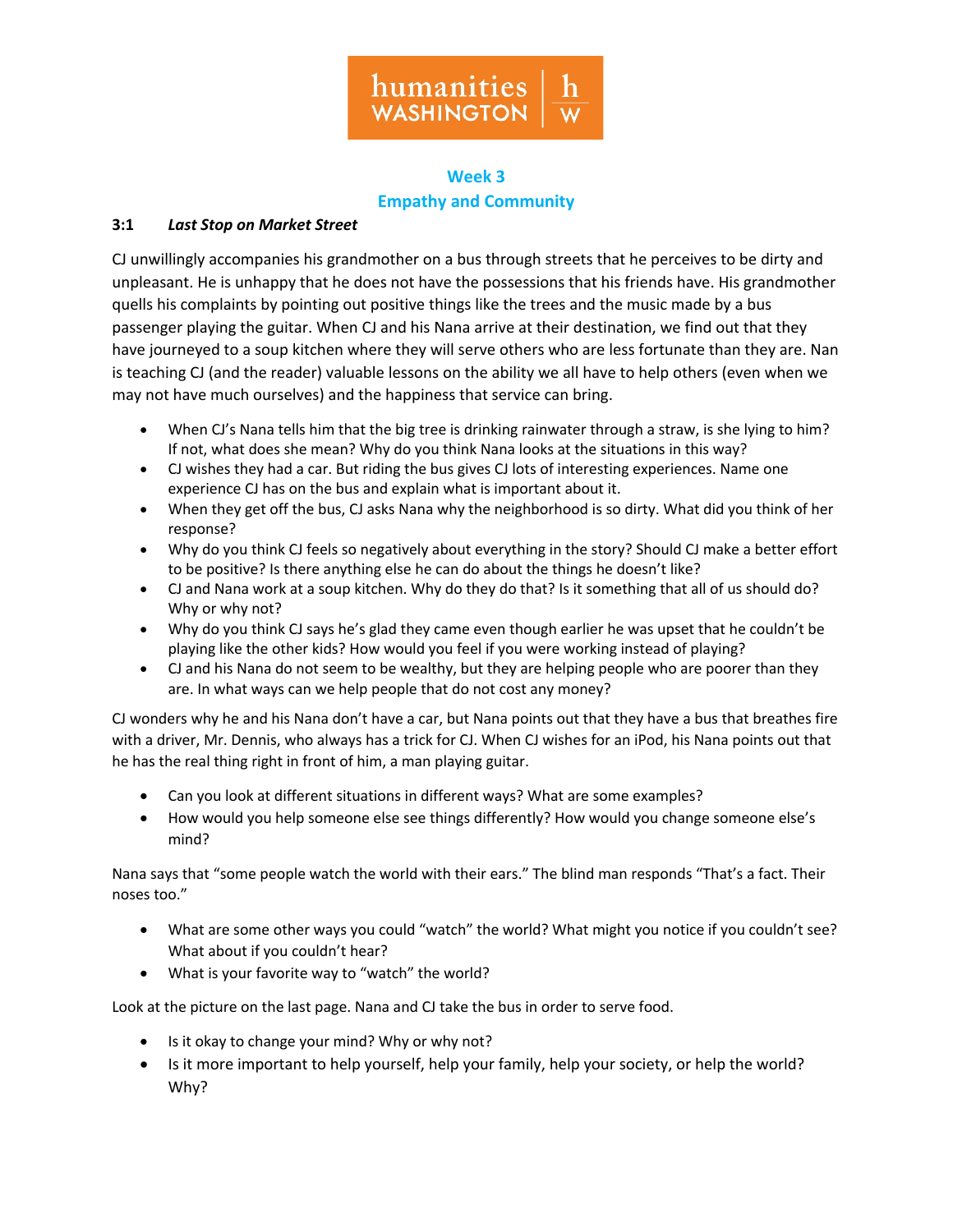## **Empathy and Community**

#### **3:2** *Going Home*

Carlos's parents have lived in the US for years, yet when they say "home" they mean their village in Mexico. And it's clear that one day they will move back to that village to live.

• **Do you think that Carlos will go with them when they do? Why or why not? What in the book make you think that?**

Carolos's mother says, "Home is here, but it is there, too."

- **What do you think she means?**
- What about for Carlos, where would he say his home is?
- Can home be more than one place? Why?

In the village, Carlos and Dolores watch their parents dance; there is no music, but the parents dance in the dark, empty street. Carlos notices their mother "has forgotten about her sore shoulders," and Dolores notices their father "has forgotten about his bad knees." This seems like a new way for Carlos and Dolores to see their parents.

- **What do you think Carlos and Dolores learn when they see their parents dance? Why?**
- **Have you ever seen things differently after a new experience?** If so, what do you think changed?

In the village relatives say that it was wise for the parents to go to the US for the opportunities. Carlos writes that he's "beginning to understand something."

- What do you think Carlos is beginning to understand?
- Have you ever thought of things differently after learning something new?

Carlos's parents say that they stay in the US "for the opportunities." Yet, Dolores doesn't see the parents "getting many of these wonderful opportunities."

- What do you think the opportunities are?
- Who do you think will take advantage of those opportunities? Why do you think that?
- How do you think Carlos thinks about his future now that he knows his parents traveled to the US for the opportunities for their children?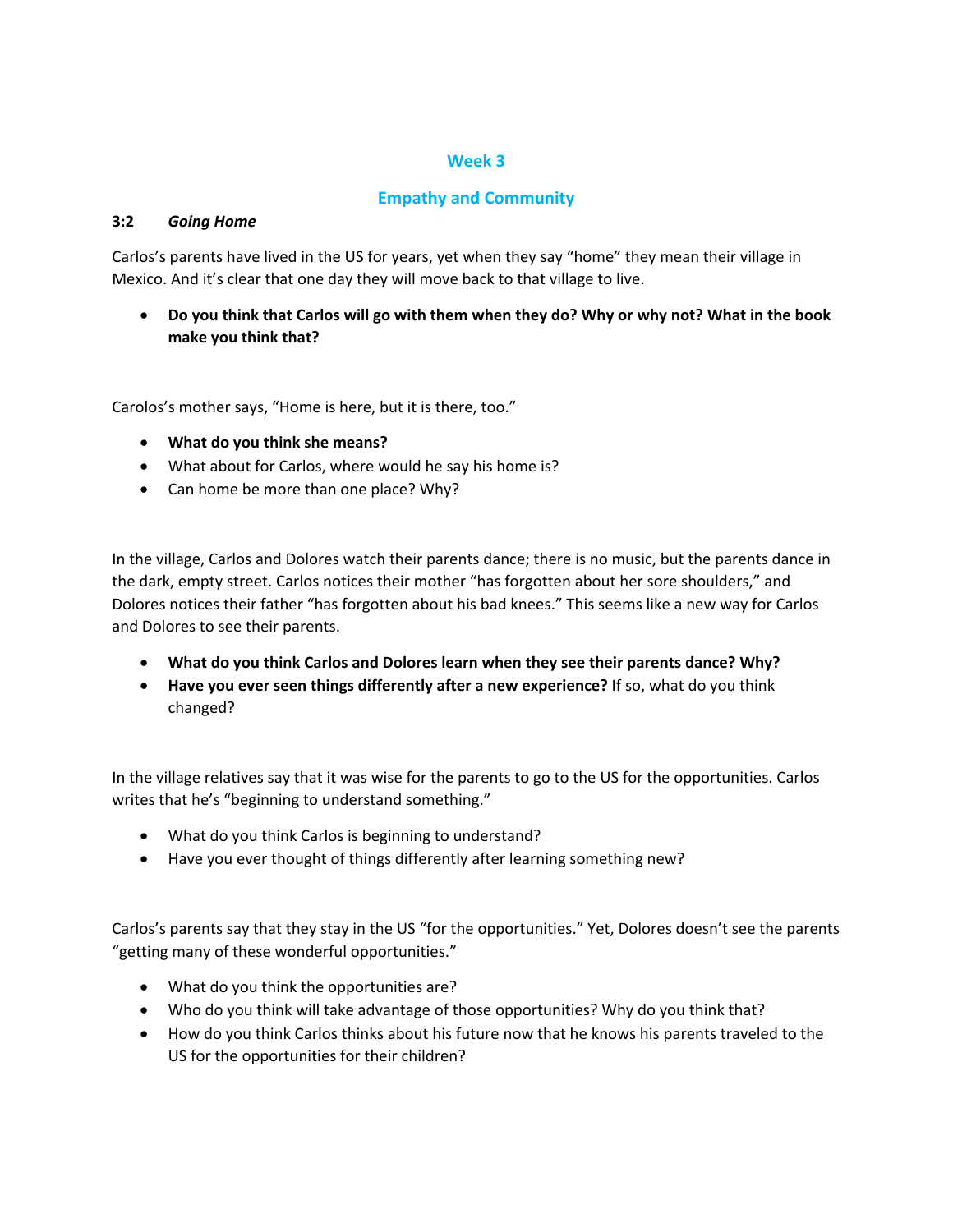

## **Empathy and Community**

## 3:3 *Snappsy the Alligator (Did Not Ask to Be in This Book)*

Snappsy, an alligator, is having a normal day when, for some reason, a narrator (a chicken!) decides to make the story more interesting. How does Snappsy react to having his day described by a pesky chicken?

**THEMES** (for reference only):

- Conflict resolution
- Independence
- Individuality
- Friendship
- Ontological gap between fiction and reality

#### **QUESTIONS**

The chicken is determined to describe Snappsy's activities, narrating his every move.

- Why do you think the chicken decided to narrate Snappsy's story?
- If you could narrate someone's story, whose story would you tell? Why?
- If someone were to narrate your day, what would that person say?

Snappsy the alligator shops at a grocery store and arranges a party for his friends.

- Do you think this is how most alligators act? Who decides?
- Have you ever met someone new who seemed strange to you? What happened?
- How are you different than others?

Snappsy eventually invites the pesky chicken to the party.

- Do you think Snappsy and the chicken will now be friends? Why or why not?
- How do you make new friends?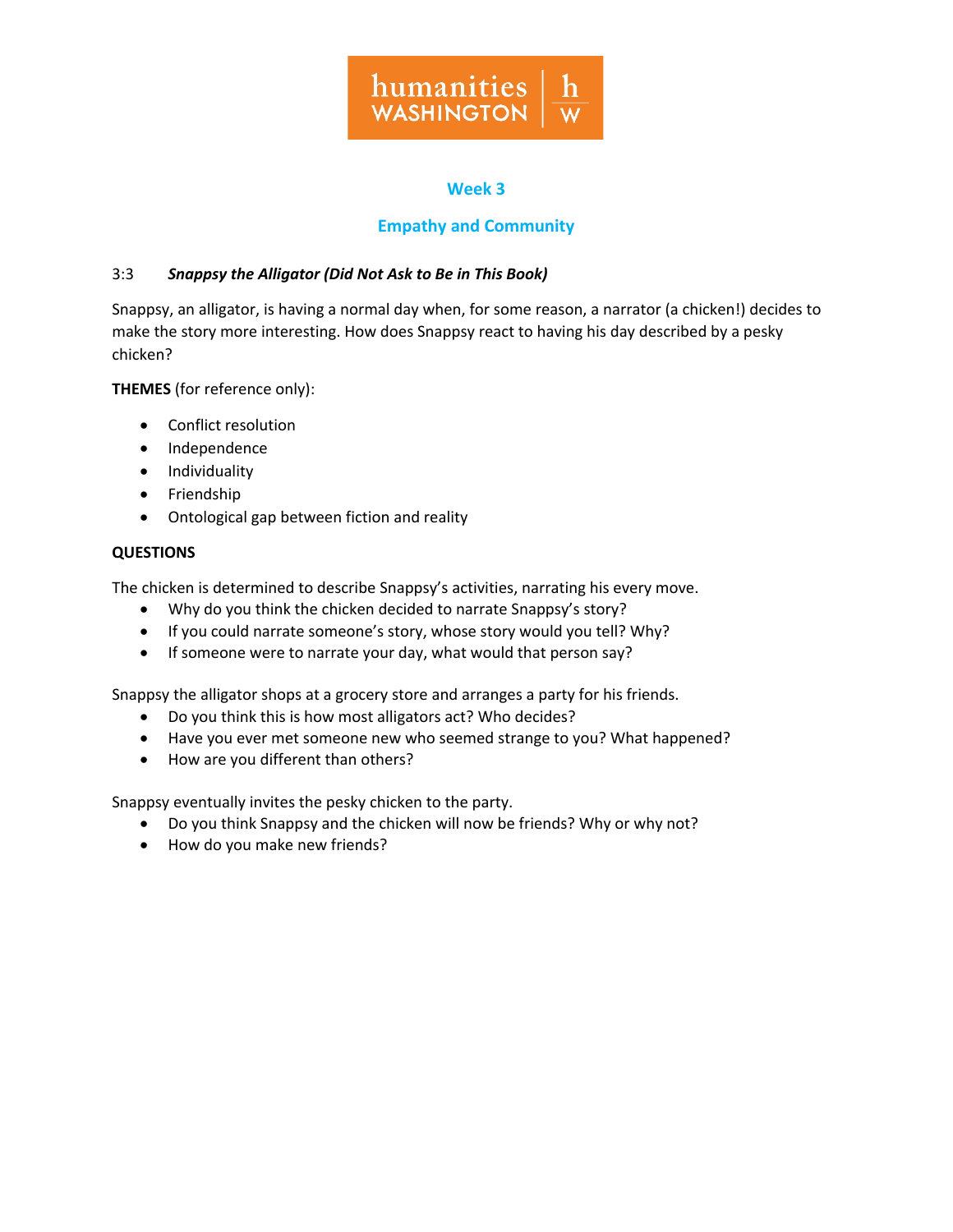## **Friends and Family**

#### **4:1** *Julius the Baby of the World*

Sometimes what makes a book interesting is that we can see ourselves in one of the characters. Or we see people we know in one of the characters:

- **Does anyone in** *Julius the Baby of the World* **remind you of yourself or of someone you know? Who and why?**
- A brother or sister maybe?
- Or one of your children?

Before Julius is born, Lilly thinks he is "one of us" and treats him well. Then she decides he is not "one of us" (see picture Lilly paints of "My Entire Complete Family" for example) and she treats him badly. Then suddenly, Lilly thinks Julius is "one of us" again (that is, part of the family) and the way she treats him changes:

- **Before Julius is born, Lilly loves him. What changed?**
- What do you think "one of us" means?
- Do you treat people differently whether they are "one of us" or not?
- Do other people do that? Is it a good thing or a bad thing? Why?
- Is it always a good thing or a bad thing? Sometimes? Why?

After Lilly heard Cousin Garland say the same terrible things she said about Julius, Lilly changed her opinion of her little brother:

- **Can opinions change? Why?**
- Did baby Julius change, or did Lilly change? How can you tell?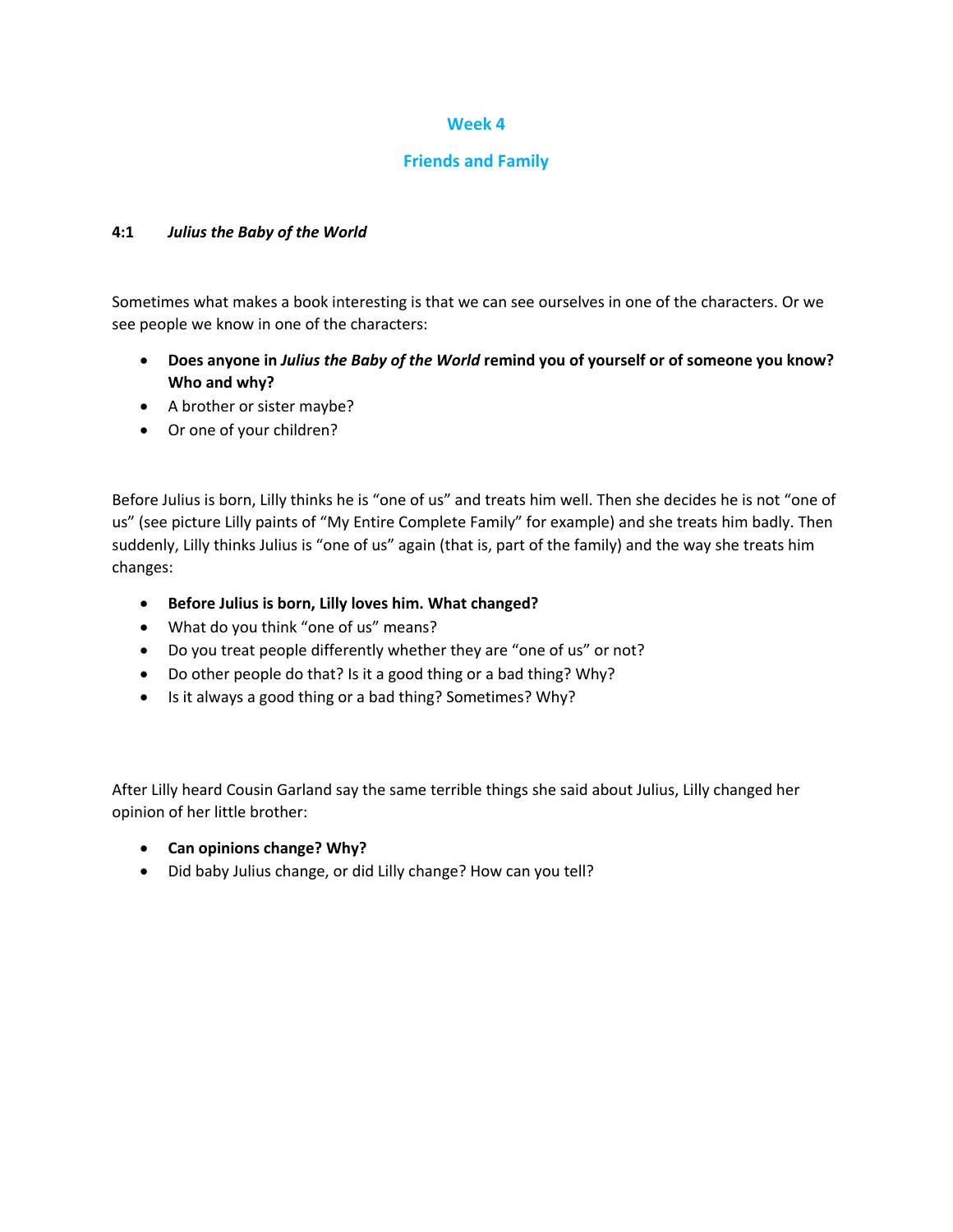

## **Friends and Family**

## **4:2** *Flop to the Top*

[Try asking adult participants and/or other team members to assist in reading this text aloud.]

## **How is this story like** *Julius the Baby of the World***?**

The crowds don't seem to know Wilbur's name. They call him "Floppy Dog."

- **Remember Red, the crayon who is really blue? What do you think is important about being called your name?**
- Do you and your family share a name? Is sharing a name what makes you a family?
- Do you treat people outside your family differently than you treat people in your family? Why?

Wanda says "It's not fun if I'm not the star" and "Wilbur, you are not cool...You are not funny...I don't like your face...You are a BAD DOG."

- **Why does Wanda say these things? Does she mean what she says? Why or why not?**
- **Have you ever done that? Why?**

After Wilbur eats the contract and goes home, Wanda says "Wilbur, I miss you."

- **What do you think changes for her? Why is her opinion of Wilbur different?**
- How is Wanda different after Wilbur goes home?

Wanda says "I was BORN to be a star." Later, the crowd screams to Wilbur "Floppy Dog, you were born to be a star!"

- **Would you want to be famous? Why or why not?**
- **What changes when people become famous?**
- Do you think people (or dogs) are born with particular talents? Why or why not?
- What does it mean to be a star?
- What does Wilber have that Wanda lacks?

Why do you think the book's title is *Flop to the Top!* when the story is mostly about Wanda?

[PROMPT: Could this story be about how Wilber finally gets Wanda's attention, and is then at the top of her "list?"]

• **What's important in being a friend?**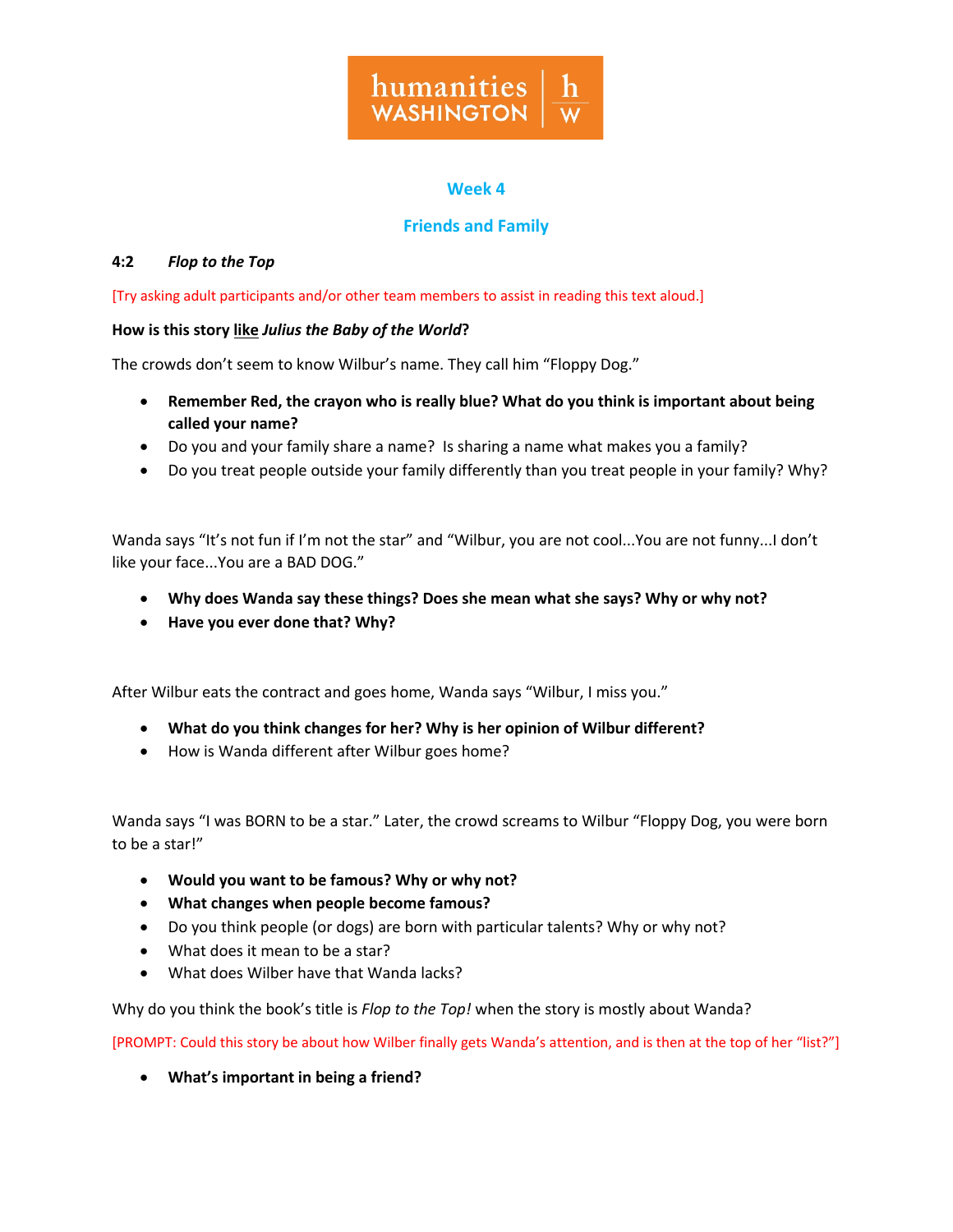#### **Courage and Bravery**

#### **5:1** *The Proudest Blue*

Remember when Asiya remembers her Mama saying: *"Don't carry around the hurtful words that others say. Drop them. They are not yours to keep. They belong only to those who said them."*

## • **What does Asiya's mother mean?**

On Asiya's first day of hijab, her younger sister Faizah looks forward to *her* first day of hijab – a significant day for both. But, on this important day, other kids whisper, laugh, and yell. Asiya remembers her mother's words, not to "carry around the hurtful words that others say. Drop them. They are not yours to keep," while Faizah focuses on what Asiya's hijab means to her, "the ocean waving to the sky… always there, strong and friendly." These are different ways of dealing with bullying.

- **What does it mean to be brave?**
- **How was Asiya brave?**
- **How was Faizah brave?**

Have you ever heard the expression *own your words*? It seems like Asiya's mother is saying *not to own other's words.*

• **Do you think that is good advice? Why or why not?**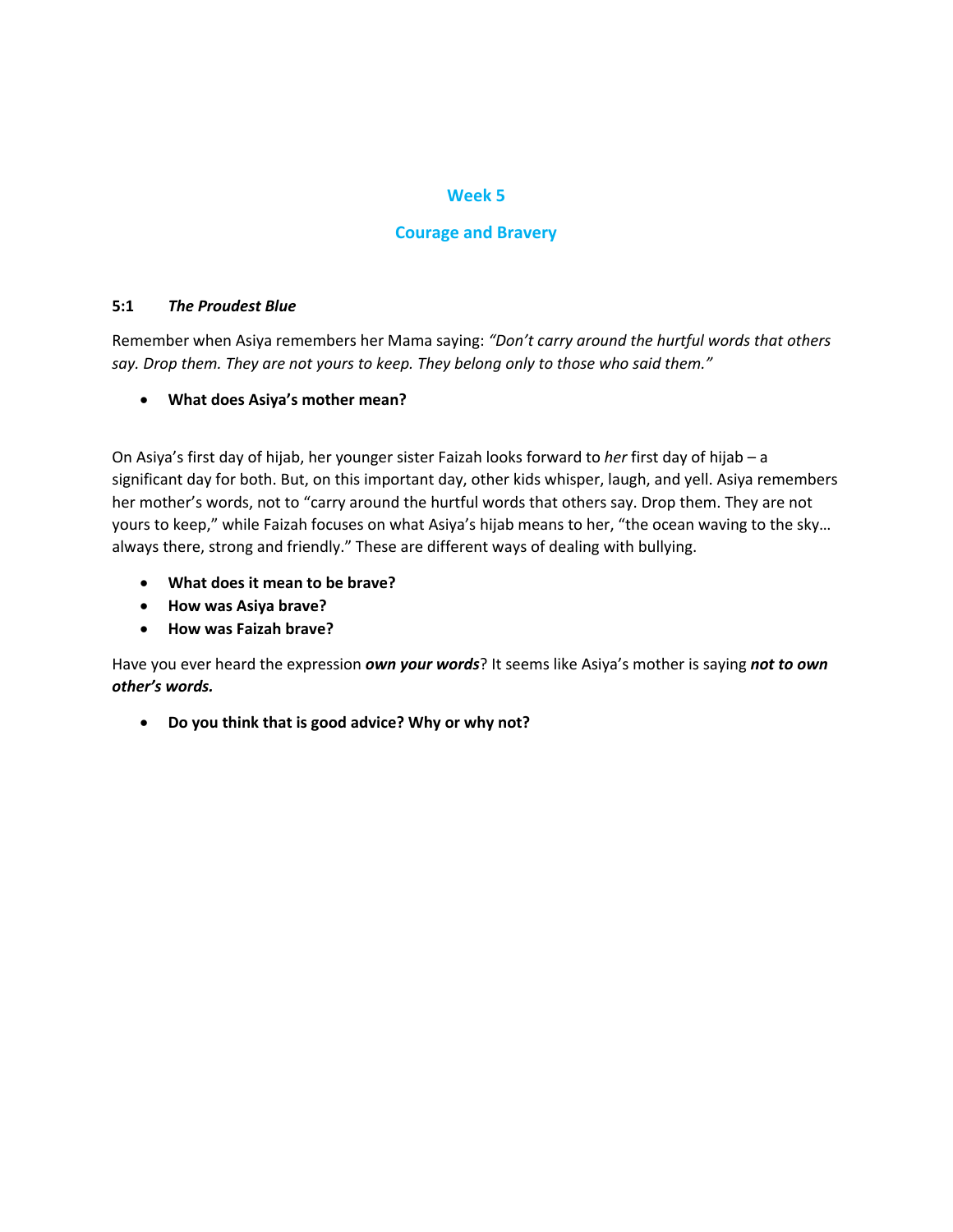

## **Courage and Bravery**

#### **5:2** *Abiyoyo*

Do you think the townspeople were right to run off the boy and his father? (PROMPT: Well, would YOU want someone annoying around all the time, playing tricks on you?)

- **Why are there so many stories about overcoming large monsters?**
- **What do they teach us about bravery?**

Think back to the end of the story. The man and the boy were welcomed back; everyone loves them for making the monster disappear:

• **Do you think the man will now stop playing his silly tricks on his neighbors? If he doesn't, do you think in a week, a month, a year, the townspeople will still be glad to have him around? Why or why not?**

There are lots of stories about people being brave when they face monsters or giants or criminals or wild animals or enemy soldiers or evil gods and dragons. The people are brave in the face of deadly danger.

- **Are there other kinds of bravery?**
- Can you think of any examples?
- Is a soldier's bravery different from Asiyah's in *The Proudest Blue*? How so?

- Of the people in the two stories read today, who do you think showed the most courage? Why?
- Are there things you'd like to do but are afraid to try?
- What does it mean to be brave?
- Can you both be brave and scared at the same time? Why or why not?
- What do you *need* to be brave?
- Who's the bravest person real person you know? Why do you think that? Who's the bravest person you ever heard of? Why do you think that?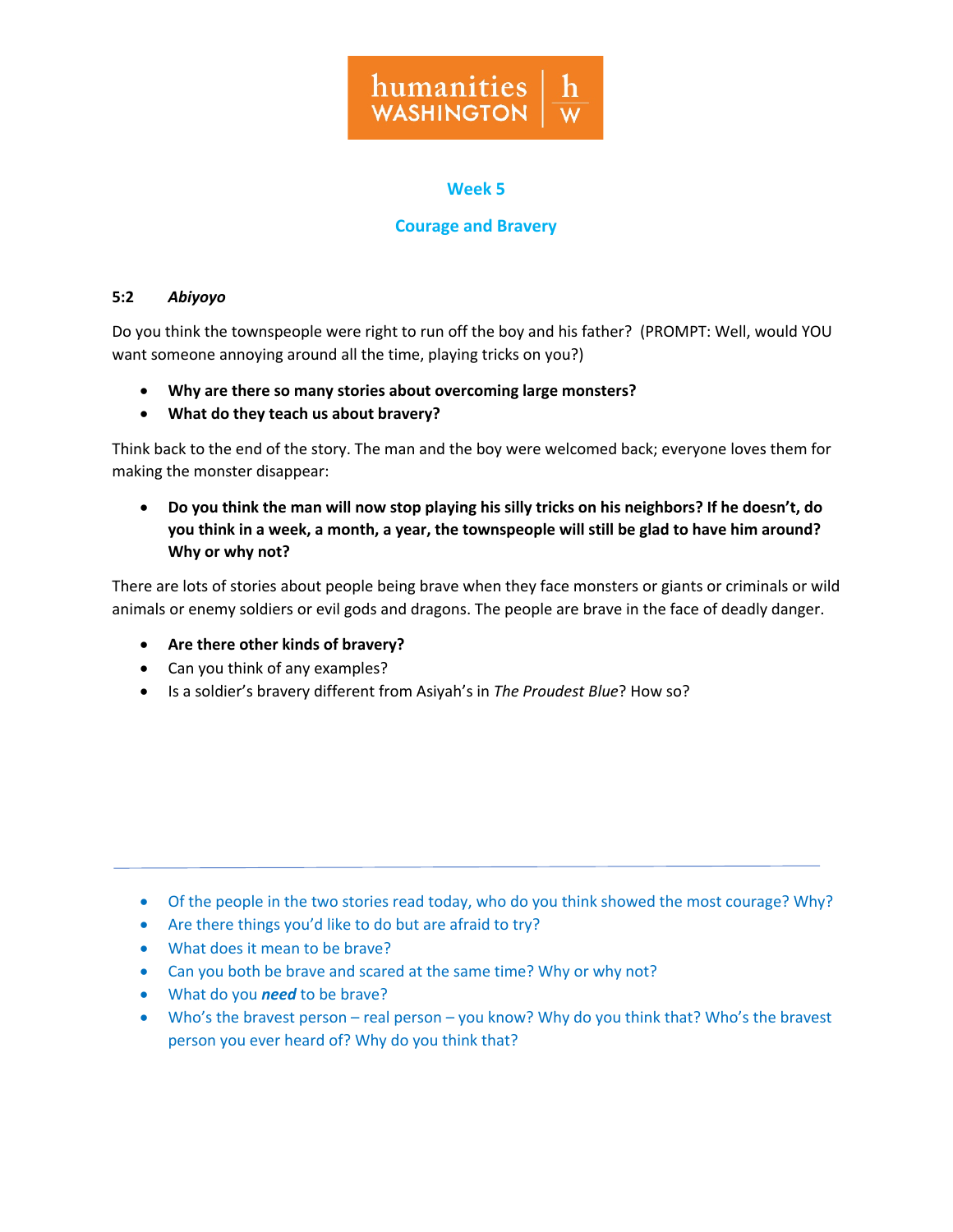## **Cleverness and Imagination**

#### **6:1** *Chato's Kitchen*

The mice risked their safety going to Chato the cat's house for dinner, but they also said that they thought Chato seemed *muy simpatico* (very nice):

• **Would you have gone over to Chato's for dinner? Why or why not?**

Chato and Novio Boy had plans to eat the mice. But because Chorizo the dog joined them for dinner, the cats changed their minds. Try to imagine the next day.

• **What do you think happened after dinner?**

If a dog can be friends with a family of mice, can two cats be friends with a dog? How do you decide who to be friends with? Would it be better to have friends who are different from each other or all the same? Why?

- **Who is clever, and why?**
- **Do you have to use your imagination to be clever? Why?**
- Are cleverness and smarts the same thing?

Pretend you could choose to be one of the characters in this story.

- Which character would you choose to be? Why?
- Is one character better than the others? How so?